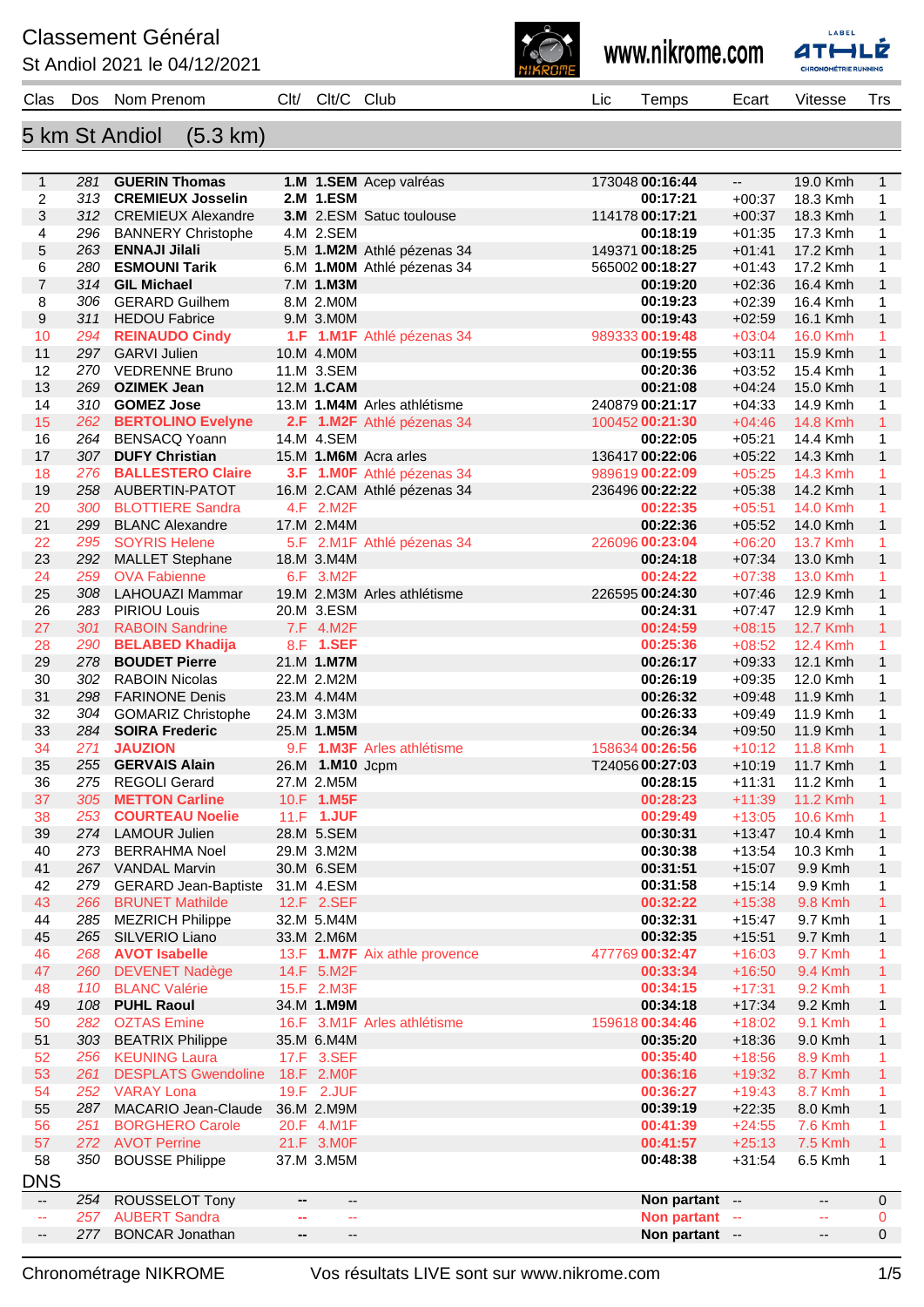| Clas                     | Dos | Nom Prenom          | Clt/   | Clt/C Club | ∟IC | Temps           | Ecart | √itesse                  | Trs |
|--------------------------|-----|---------------------|--------|------------|-----|-----------------|-------|--------------------------|-----|
| $\sim$ $\sim$            |     | 286 LAMOUROUX Yann  | --     | --         |     | Non partant $-$ |       | $\overline{\phantom{a}}$ |     |
| $\sim$ $\sim$            |     | 288 FAURE Samantha  | $\sim$ | $- -$      |     | Non partant --  |       | $\sim$ $\sim$            |     |
| $\sim$                   |     | 289 CHASSON Aurelie |        | --         |     | Non partant --  |       | $\sim$ $\sim$            |     |
| $\overline{\phantom{m}}$ |     | 291 LUDWIG Thierry  | --     | --         |     | Non partant --  |       | $- -$                    |     |
| --                       |     | 293 ORCIERE Daphné  |        | --         |     | Non partant --  |       | $\sim$ $\sim$            |     |
| $- -$                    |     | 309 POULLAIN Rozenn |        | --         |     | Non partant --  |       | $\sim$ $\sim$            |     |
|                          |     |                     |        |            |     |                 |       |                          |     |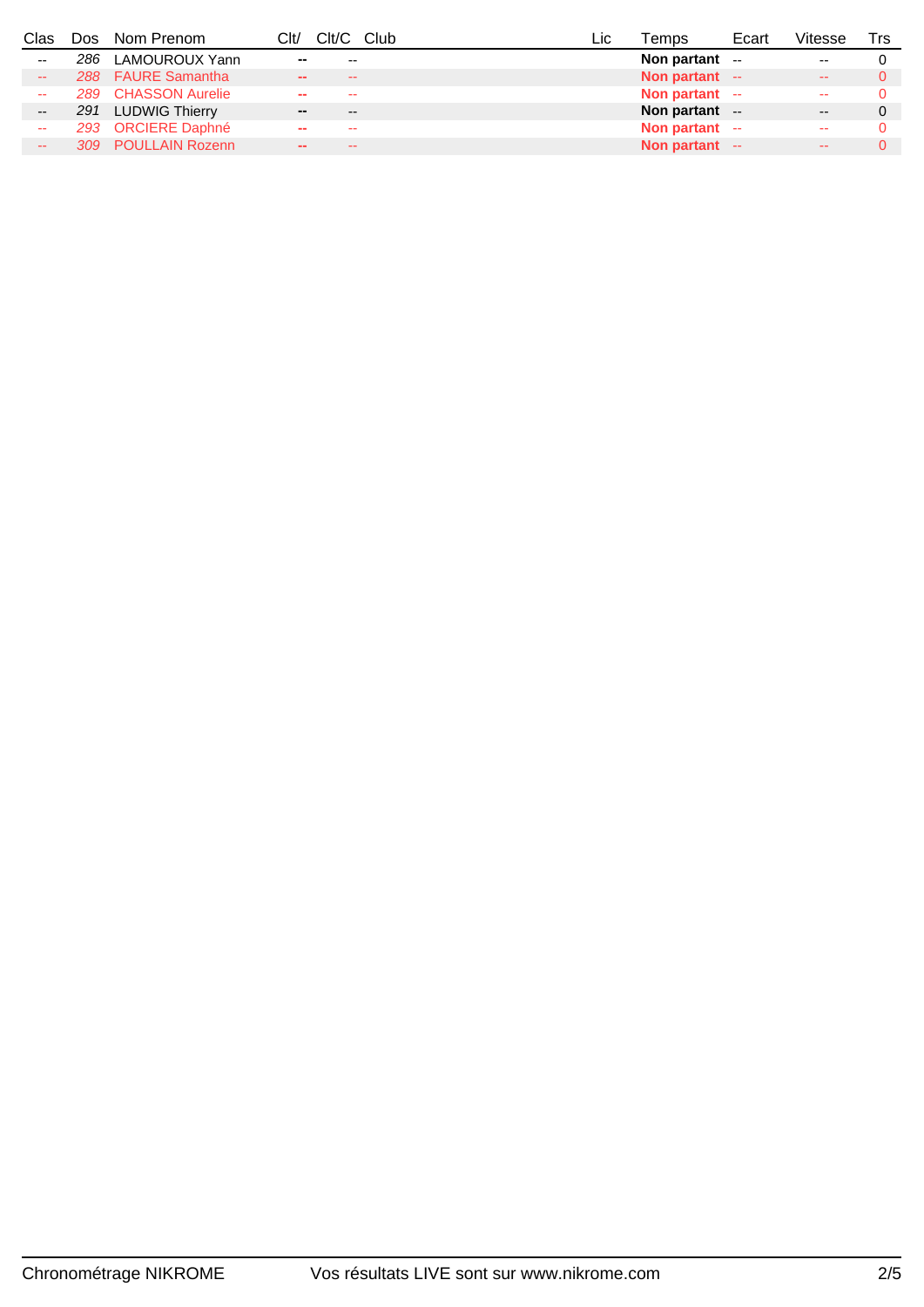## 10km St Andiol (10 km)

| 1              | 133 | <b>BOUMAZA Walid</b>                       |      |                   | 1.M 1.SEM Casa avignon                    | 186201 00:31:54      | ۰.       | 18.8 Kmh | 1            |
|----------------|-----|--------------------------------------------|------|-------------------|-------------------------------------------|----------------------|----------|----------|--------------|
| $\overline{2}$ | 61  | <b>LE FUR Matthieu</b>                     |      |                   | 2.M 1.ESM Velay athletisme                | 216258 00:32:31      | $+00:37$ | 18.4 Kmh | $\mathbf{1}$ |
| 3              | 48  | <b>MONIER Frederic</b>                     |      |                   | 3.M 1.MOM Sco ste marguerite              | 118899 00:32:49      | $+00:55$ | 18.2 Kmh | 1            |
| 4              | 134 | <b>MESBAHI ACHOUR</b>                      |      |                   | 4.M 1.M1M Casa avignon                    | 164602 00:33:19      | $+01:25$ | 18.0 Kmh | $\mathbf{1}$ |
| 5              | 92  | <b>LE CUN Gerald</b>                       |      |                   | 5.M 1.M2M Om athletisme                   | 220293 00:33:20      | $+01:26$ | 18.0 Kmh | 1            |
| 6              | 13  | <b>CHAPUT Julien</b>                       |      |                   | 6.M 2.SEM Saint martin de crau athletisme | 145437 00:33:36      | $+01:42$ | 17.8 Kmh | $\mathbf{1}$ |
| 7              | 20  | LAHSSINI EI Hassan                         |      |                   | 7.M 2.M2M Athlé pézenas 34                | 238498 00:33:54      | $+02:00$ | 17.7 Kmh | 1            |
| 8              | 100 | <b>BELABED Amar</b>                        |      |                   | 8.M 2.M0M Arles athlétisme                | 138184 00:34:01      | $+02:07$ | 17.6 Kmh | $\mathbf{1}$ |
| 9              | 73  | <b>TARGUES Vincent</b>                     |      | 9.M 3.SEM Rtn 30  |                                           | 116480 00:34:15      | $+02:21$ | 17.5 Kmh | 1            |
| 10             | 140 | <b>BOUCHOUK Aziz</b>                       |      |                   | 10.M 3.M2M Tarascon                       | 121547 00:34:24      | $+02:30$ | 17.4 Kmh | $\mathbf{1}$ |
| 11             | 105 | <b>CHAUVET David</b>                       |      | 11.M 4.SEM        |                                           | 00:34:24             | $+02:30$ | 17.4 Kmh | $\mathbf{1}$ |
| 12             | 147 | <b>STIVAL Enzo</b>                         |      |                   | 12.M 5.SEM Ariege Pyrénnées Triathlon     | 00:34:24             | $+02:30$ | 17.4 Kmh | $\mathbf{1}$ |
| 13             | 60  | <b>MIERGUE Michael</b>                     |      |                   | 13.M 2.M1M Massilia marathon              | 217740 00:34:26      | $+02:32$ | 17.4 Kmh | 1            |
| 14             | 57  | <b>BONDODET Michel</b>                     |      | 14.M 6.SEM        |                                           | 00:34:49             | $+02:55$ | 17.2 Kmh | $\mathbf{1}$ |
| 15             | 9   | <b>DEPOYANT Cyril</b>                      |      |                   | 15.M 3.M1M Courir à meyreuil/aix athlé    | 137570 00:34:51      | $+02:57$ | 17.2 Kmh | 1            |
| 16             | 112 | <b>GARVI Clément</b>                       |      | 16.M 3.MOM        |                                           | 00:34:52             | $+02:58$ | 17.2 Kmh | $\mathbf{1}$ |
| 17             | 72  | <b>BERROUIGAT Mehdi</b>                    |      | 17.M 7.SEM        |                                           | 00:35:10             | $+03:16$ | 17.0 Kmh | $\mathbf{1}$ |
| 18             | 124 | <b>CUGERONE Nicolas</b>                    |      |                   | 18.M 4.MOM Aix athlé                      | 183716 00:35:13      | $+03:19$ | 17.0 Kmh | $\mathbf{1}$ |
| 19             | 56  | <b>LIOTARD Valentin</b>                    |      | 19.M 2.ESM        |                                           | 00:35:26             | $+03:32$ | 16.9 Kmh | 1            |
| 20             | 2   |                                            |      | 20.M 4.M1M        |                                           |                      |          |          |              |
|                | 3   | <b>PRIVAT Julien</b><br><b>KHALEF Marc</b> |      | 21.M 5.M1M        |                                           | 00:35:46<br>00:35:51 | $+03:52$ | 16.7 Kmh | $\mathbf{1}$ |
| 21             | 71  |                                            |      |                   |                                           |                      | $+03:57$ | 16.7 Kmh | $\mathbf 1$  |
| 22             |     | <b>GARNERO Benoit</b>                      |      |                   | 22.M 8.SEM Aix athlé                      | 241144 00:35:55      | $+04:01$ | 16.7 Kmh | $\mathbf{1}$ |
| 23             | 111 | <b>CALBET Christian</b>                    |      | 23.M 6.M1M        |                                           | 00:36:25             | $+04:31$ | 16.4 Kmh | 1            |
| 24             | 23  | <b>ARNIAUD Eric</b>                        |      | 24.M 1.M4M        |                                           | 00:36:34             | $+04:40$ | 16.4 Kmh | $\mathbf{1}$ |
| 25             | 132 | <b>TROISI Jeremie</b>                      |      |                   | 25.M 9.SEM Tarascon athlétisme            | 701071 00:37:09      | $+05:15$ | 16.1 Kmh | 1            |
| 26             | 76  | <b>MARREAU Julien</b>                      |      | 26.M 10.SE        |                                           | 00:37:20             | $+05:26$ | 16.0 Kmh | $\mathbf{1}$ |
| 27             | 97  | <b>PIEDBOIS Pauline</b>                    | 1.F. |                   | <b>1.MOF</b> Om athletisme                | 224051 00:37:35      | $+05:41$ | 15.9 Kmh | 1            |
| 28             | 94  | <b>LELUC Olivier</b>                       |      |                   | 27.M 1.M3M Sco ste marguerite             | 128404 00:37:46      | $+05:52$ | 15.8 Kmh | $\mathbf{1}$ |
| 29             | 139 | <b>MORALES Antonio</b>                     |      |                   | 28.M 4.M2M Ales cevennes athletisme       | 272045 00:37:52      | $+05:58$ | 15.8 Kmh | 1            |
| 30             | 75  | BOUDET-ROMERO                              |      |                   | 29.M 11.SE Stade olympique arlésien       | 217652 00:37:58      | $+06:04$ | 15.8 Kmh | $\mathbf{1}$ |
| 31             | 103 | HIEL-BERAUD Hugo                           |      |                   | 30.M 12.SE Val d'europe d'athlétisme      | 141415 00:37:59      | $+06:05$ | 15.7 Kmh | 1            |
| 32             | 38  | <b>DOULAT Aissa</b>                        |      |                   | 31.M 2.M3M Athlé pézenas 34               | 206139 00:38:01      | $+06:07$ | 15.7 Kmh | $\mathbf{1}$ |
| 33             | 58  | <b>CLEMENT Stephane</b>                    |      |                   | 32.M 3.M3M Massilia marathon              | 116375 00:38:03      | $+06:09$ | 15.7 Kmh | $\mathbf 1$  |
| 34             | 49  | <b>ZUNINO Yves</b>                         |      | 33.M 2.M4M Atscaf |                                           | 903102 00:38:11      | $+06:17$ | 15.7 Kmh | $\mathbf{1}$ |
| 35             | 138 | <b>RICHARD Arnaud</b>                      |      | 34.M 5.M0M        |                                           | 00:38:18             | $+06:24$ | 15.6 Kmh | 1            |
| 36             | 64  | <b>VIAL Romain</b>                         |      | 35.M 13.SE Us apt |                                           | 00:38:34             | $+06:40$ | 15.5 Kmh | $\mathbf{1}$ |
| 37             | 128 | <b>MIAILLE Sébastien</b>                   |      |                   | 36.M 7.M1M Stade olympique arlésien       | 228871 00:38:42      | $+06:48$ | 15.5 Kmh | 1            |
| 38             | 115 | <b>LECA Eric</b>                           |      |                   | 37.M 3.M4M Martigues sport athletisme     | 914635 00:38:44      | $+06:50$ | 15.4 Kmh | $\mathbf{1}$ |
| 39             | 104 | <b>GIRY Michel</b>                         |      |                   | 38.M 8.M1M Running orange club 84         | 671172 00:38:51      | $+06:57$ | 15.4 Kmh | 1            |
| 40             | 145 | PETIT Stéphane                             |      | 39.M 4.M3M        |                                           | 00:39:05             | $+07:11$ | 15.3 Kmh | $\mathbf{1}$ |
| 41             | 125 | <b>IVORA Olivier</b>                       |      | 40.M 6.M0M        |                                           | 00:39:21             | $+07:27$ | 15.2 Kmh | 1            |
| 42             | 65  | <b>GORI Christophe</b>                     |      |                   | 41.M 9.M1M Courir à meyreuil              | T3153900:39:25       | $+07:31$ | 15.2 Kmh | $\mathbf{1}$ |
| 43             | 126 | <b>MIGIEU Emilie</b>                       |      |                   | 2.F 1.M1F U.a.carpentras                  | 106142 00:39:26      | $+07:32$ | 15.2 Kmh | 1            |
| 44             | 54  | <b>BRUCHON</b>                             |      | 42.M 10.M1        |                                           | 00:39:47             | $+07:53$ | 15.0 Kmh | $\mathbf{1}$ |
| 45             | 117 | <b>COLPIN Matthieu</b>                     |      | 43.M 11.M1        |                                           | 00:39:49             | $+07:55$ | 15.0 Kmh | 1            |
| 46             | 16  | <b>MORICHELLI Thomas</b>                   |      |                   | 44.M 7.M0M Athlé pézenas 34               | 137642 00:39:50      | $+07:56$ | 15.0 Kmh | $\mathbf{1}$ |
| 47             | 8   | <b>BERNARD Romain</b>                      |      | 45.M 14.SE        |                                           | 00:39:55             | $+08:01$ | 15.0 Kmh | 1            |
| 48             | 83  | <b>LAURENT Kevin</b>                       |      | 46.M 15.SE        |                                           | 00:40:01             | $+08:07$ | 14.9 Kmh | $\mathbf{1}$ |
| 49             | 74  | <b>MALEN Simon</b>                         |      | 47.M 3.ESM        |                                           | 00:40:06             | $+08:12$ | 14.9 Kmh | 1            |
| 50             | 135 | <b>TASSY Christophe</b>                    |      |                   | 48.M 4.M4M Ac miramas                     | 155610 00:40:35      | $+08:41$ | 14.7 Kmh | $\mathbf{1}$ |
| 51             | 67  | <b>MESPLEDE Stephane</b>                   |      | 49.M 8.MOM        |                                           | 00:40:38             | $+08:44$ | 14.7 Kmh | 1            |
| 52             | 121 | <b>ROUX Florent</b>                        |      | 50.M 9.M0M        |                                           | 00:40:39             | $+08:45$ | 14.7 Kmh | $\mathbf{1}$ |
| 53             | 98  | <b>CABRERA Maelys</b>                      |      | 3.F 1.SEF         |                                           | 00:41:09             | $+09:15$ | 14.5 Kmh | 1            |
| 54             | 39  | <b>FRANCOIS Nicolas</b>                    |      | 51.M 16.SE        |                                           | 00:41:12             | $+09:18$ | 14.5 Kmh | $\mathbf{1}$ |
| 55             | 113 | <b>DELANZY Sylvain</b>                     |      | 52.M 12.M1        |                                           | 00:41:17             | $+09:23$ | 14.5 Kmh | $\mathbf{1}$ |
| 56             | 26  | <b>GUYON Kevin</b>                         |      | 53.M 10.M0        |                                           | 00:41:19             | $+09:25$ | 14.5 Kmh | $\mathbf{1}$ |
| 57             | 106 | PERRIN Julien                              |      | 54.M 13.M1        |                                           | 00:41:35             | $+09:41$ | 14.4 Kmh | 1            |
| 58             | 107 | <b>BENMOULAI</b>                           |      |                   | 55.M 1.CAM Stade olympique arlésien       | 145968 00:43:36      | $+11:42$ | 13.7 Kmh | $\mathbf{1}$ |
| 59             | 79  | <b>DUPIN Nicolas</b>                       |      | 56.M 5.M2M        |                                           | 00:43:51             | $+11:57$ | 13.6 Kmh | $\mathbf{1}$ |
| 60             | 102 | <b>PEREZ Philippe</b>                      |      | 57.M 5.M4M        |                                           | 00:44:12             | $+12:18$ | 13.5 Kmh | $\mathbf{1}$ |
| 61             | 15  | <b>DEGIOANNI Julien</b>                    |      | 58.M 11.MO        |                                           | 00:44:16             | $+12:22$ | 13.5 Kmh | $\mathbf{1}$ |
| 62             | 66  | <b>BLASZCZYNSKI</b>                        |      |                   | 59.M 1.M5M As cavaillon                   | 148215 00:44:19      | $+12:25$ | 13.5 Kmh | $\mathbf{1}$ |
| 63             | 40  | <b>VEYRIE Thierry</b>                      |      |                   | 60.M 17.SE Stade olympique arlésien       | 201262 00:44:21      | $+12:27$ | 13.5 Kmh | 1            |
| 64             | 70  | <b>BOUTELIER Guillaume</b>                 |      | 61.M 18.SE        |                                           | 00:44:42             | $+12:48$ | 13.4 Kmh | $\mathbf{1}$ |
| 65             | 51  | <b>BOULAY Charlot</b>                      |      | 62.M 19.SE        |                                           | 00:44:43             | $+12:49$ | 13.4 Kmh | 1            |
| 66             | 28  | <b>PEREZ Thomas</b>                        |      | 63.M 12.M0        |                                           | 00:44:45             | $+12:51$ | 13.4 Kmh | $\mathbf{1}$ |
|                |     |                                            |      |                   |                                           |                      |          |          |              |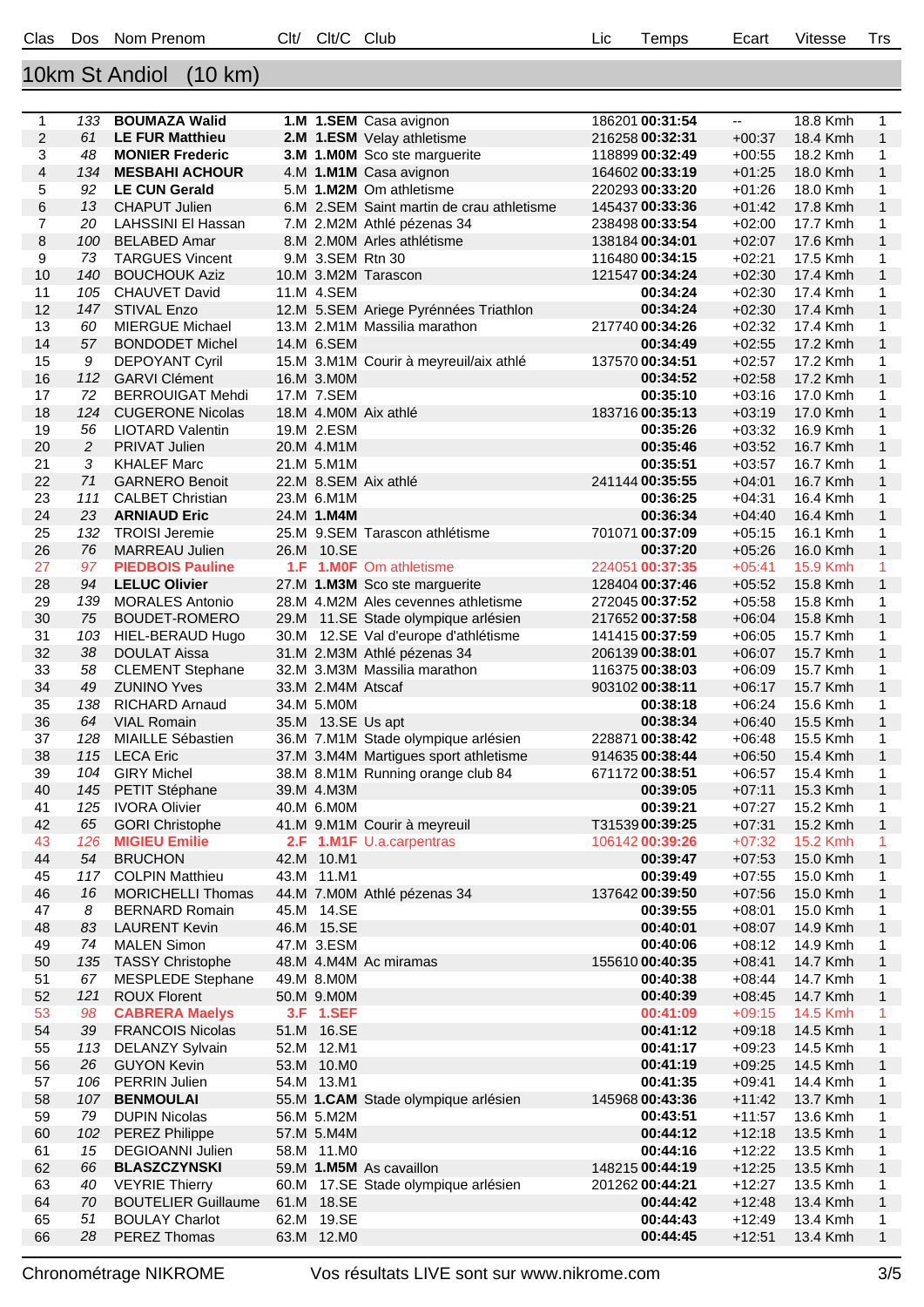| Clas                     | Dos            | Nom Prenom                      | Clt/                     | Clt/C                    | Club                                  | Lic | Temps                 | Ecart                    | <b>Vitesse</b>              | <b>Trs</b>     |
|--------------------------|----------------|---------------------------------|--------------------------|--------------------------|---------------------------------------|-----|-----------------------|--------------------------|-----------------------------|----------------|
| 67                       | 69             | <b>MICHALON Alexis</b>          |                          | 64.M 20.SE               |                                       |     | 00:44:50              | $+12:56$                 | 13.3 Kmh                    | $\mathbf{1}$   |
| 68                       | 142            | <b>CASSAR Jean-Claude</b>       |                          | 65.M 14.M1               |                                       |     | 00:44:58              | $+13:04$                 | 13.3 Kmh                    | $\mathbf{1}$   |
| 69                       | 141            | <b>CASSAR Emilie</b>            |                          | 4.F 2.M1F                |                                       |     | 00:44:58              | $+13:04$                 | 13.3 Kmh                    | 1              |
| 70                       | 27             | PISANO Baptiste                 |                          | 66.M 21.SE               |                                       |     | 00:45:41              | $+13:47$                 | 13.1 Kmh                    | $\mathbf{1}$   |
| 71                       | 122            | <b>PELLARIN Michel</b>          |                          |                          | 67.M 6.M4M Rochefort sport athlétisme |     | 401920 00:45:44       | $+13:50$                 | 13.1 Kmh                    | 1              |
| 72                       | 77             | <b>AUVRE Delphine</b>           |                          |                          | 5.F 1.M3F Sc chateaurenardais         |     | 126230 00:45:56       | $+14:02$                 | 13.0 Kmh                    | 1              |
| 73                       | 6              | DEGREZ Jean-Francois 68.M 2.M5M |                          |                          |                                       |     | 00:46:02              | $+14:08$                 | 13.0 Kmh                    | 1              |
|                          | 19             |                                 |                          |                          |                                       |     |                       |                          |                             |                |
| 74                       |                | <b>DESPLATS Damien</b>          |                          | 69.M 13.MO               |                                       |     | 00:46:02              | $+14:08$                 | 13.0 Kmh                    | $\mathbf{1}$   |
| 75                       | 90             | <b>COSSON-HUGUET</b>            |                          | 6.F 2.M3F                |                                       |     | 00:46:05              | $+14:11$                 | 13.0 Kmh                    | 1              |
| 76                       | 55             | <b>CHEVENNEMENT</b>             |                          | 70.M 14.M0               |                                       |     | 00:46:09              | $+14:15$                 | 13.0 Kmh                    | $\mathbf{1}$   |
| 77                       | 93             | <b>TROS Jean-Louis</b>          |                          |                          | 71.M 1.M6M Acra arles                 |     | 242924 00:46:13       | $+14:19$                 | 12.9 Kmh                    | 1              |
| 78                       | 12             | ROUBAUD Christophe              |                          | 72.M 7.M4M               |                                       |     | 00:46:23              | $+14:29$                 | 12.9 Kmh                    | $\mathbf{1}$   |
| 79                       | 18             | <b>DAUBROSSE Olivier</b>        |                          | 73.M 6.M2M               |                                       |     | 00:46:29              | $+14:35$                 | 12.9 Kmh                    | 1              |
| 80                       | 80             | <b>SOTO Dolores</b>             |                          | 7.F 3.M3F                |                                       |     | 00:46:30              | $+14:36$                 | <b>12.9 Kmh</b>             | $\mathbf{1}$   |
| 81                       | 84             | <b>MOUNE Pascal</b>             |                          |                          | 74.M 8.M4M Courir à meyreuil          |     | T3149900:47:10        | $+15:16$                 | 12.7 Kmh                    | 1              |
| 82                       | 118            | <b>MARILLIER Herve</b>          |                          |                          | 75.M 5.M3M Acra arles                 |     | 129571 00:47:20       | $+15:26$                 | 12.6 Kmh                    | $\mathbf{1}$   |
| 83                       | 42             | <b>CHABANNES Loic</b>           |                          | 76.M 15.MO               |                                       |     | 00:47:20              | $+15:26$                 | 12.6 Kmh                    | 1              |
| 84                       | 101            | <b>WELSCH Pierre</b>            |                          | 77.M 3.M5M               |                                       |     | 00:47:34              | $+15:40$                 | 12.6 Kmh                    | $\mathbf{1}$   |
| 85                       |                | 137 HERBRETEAU Lise             |                          |                          | 8.F 2.SEF Acra arles                  |     | 138838 00:47:51       | $+15:57$                 | 12.5 Kmh                    | 1              |
| 86                       | 146            | <b>EL BOUKILI Céline</b>        |                          |                          | 9.F 3.M1F Tarascon athlétisme         |     | 237333 00:47:54       | $+16:00$                 | 12.5 Kmh                    | $\mathbf{1}$   |
| 87                       |                | 123 CHOL Sophie                 |                          | 10.F 2.M0F               |                                       |     | 00:48:05              | $+16:11$                 | 12.4 Kmh                    | $\mathbf{1}$   |
| 88                       | 11             | <b>CAMPO Angelo</b>             |                          |                          | 78.M 6.M3M Acra arles                 |     | 233832 00:48:06       | $+16:12$                 | 12.4 Kmh                    | $\mathbf{1}$   |
| 89                       | 116            | <b>SANTAMANS André</b>          |                          |                          | 79.M 2.M6M Arles athlétisme           |     | 219799 00:48:33       | $+16:39$                 | 12.3 Kmh                    | 1              |
| 90                       | 53             | <b>FAURE Nathalie</b>           |                          |                          | 11.F 4.M1F Arles athlétisme           |     |                       | $+16:39$                 | <b>12.3 Kmh</b>             | $\mathbf{1}$   |
|                          |                |                                 |                          |                          |                                       |     | 139862 00:48:33       |                          |                             |                |
| 91                       | 63             | <b>TEYSSIER Fanny</b>           |                          |                          | 12.F 1.M2F Arles athlétisme           |     | 210501 00:49:06       | $+17:12$                 | <b>12.2 Kmh</b>             | 1              |
| 92                       | 30             | <b>RAZAC Camille</b>            |                          | 80.M 22.SE               |                                       |     | 00:49:18              | $+17:24$                 | 12.1 Kmh                    | $\mathbf{1}$   |
| 93                       | 89             | <b>BIBAS Cyril</b>              |                          | 81.M 7.M2M               |                                       |     | 00:49:41              | $+17:47$                 | 12.0 Kmh                    | 1              |
| 94                       | 50             | <b>AVOT Michel</b>              |                          |                          | 82.M 1.M7M Aix athle provence         |     | 477772 00:49:42       | $+17:48$                 | 12.0 Kmh                    | $\mathbf{1}$   |
| 95                       | 29             | <b>CRESSEAUX Mathieu</b>        |                          | 83.M 23.SE               |                                       |     | 00:49:46              | $+17:52$                 | 12.0 Kmh                    | 1              |
| 96                       | 95             | <b>MAILLARD Gérard</b>          |                          |                          | 84.M 1.M9M Atscaf saint victoret      |     | 703942 00:50:23       | $+18:29$                 | 11.9 Kmh                    | $\mathbf{1}$   |
| 97                       | 46             | <b>POLLET Valerie</b>           |                          |                          | 13.F 1.M5F Athlé pézenas 34           |     | 119943 00:50:53       | $+18:59$                 | 11.7 Kmh                    | 1              |
| 98                       | $\overline{7}$ | <b>BARTHALAIS Luc</b>           |                          | 85.M 9.M4M               |                                       |     | 00:51:39              | $+19:45$                 | 11.6 Kmh                    | $\mathbf{1}$   |
| 99                       | 131            | <b>ALLESANT Jennifer</b>        |                          | 14.F 3.M0F               |                                       |     | 00:51:59              | $+20:05$                 | 11.5 Kmh                    | 1              |
| 100                      | 52             | <b>DOMERGUE CLERC</b>           |                          |                          | 15.F 2.M5F Athlé pézenas 34           |     | 115298 00:52:34       | $+20:40$                 | 11.4 Kmh                    | $\mathbf{1}$   |
| 101                      | 99             | <b>GINESTE Jean-Paul</b>        |                          |                          | 86.M 1.M8M Nimes marathon             |     | 513268 00:52:43       | $+20:49$                 | 11.3 Kmh                    | 1              |
| 102                      | 143            | <b>DELLIERE Laurent</b>         |                          | 87.M 7.M3M               |                                       |     | 00:53:08              | $+21:14$                 | 11.2 Kmh                    | $\mathbf{1}$   |
| 103                      | 136            | <b>MAILLARD Julie</b>           |                          | 16.F 3.SEF               |                                       |     | 00:53:13              | $+21:19$                 | 11.2 Kmh                    | 1              |
| 104                      | 17             | <b>MERLAND Elisa</b>            |                          | 17.F 4.SEF               |                                       |     | 00:53:13              | $+21:19$                 | <b>11.2 Kmh</b>             | $\mathbf{1}$   |
|                          |                | 127 DURAND                      |                          |                          |                                       |     | 00:53:23              |                          |                             |                |
| 105                      |                |                                 |                          | 18.F 4.M0F               |                                       |     |                       | $+21:29$                 | 11.2 Kmh                    | $\mathbf{1}$   |
| 106                      |                | 130 AMENDOLA Brigitte           |                          |                          | 19.F 1.M6F Csp 13                     |     | 627064 00:53:52       |                          | +21:58 11.1 Kmh             | $\overline{1}$ |
| 107                      | 81             | SOTO Serge                      |                          | 88.M 10.M4               |                                       |     | 00:54:43              | $+22:49$                 | 10.9 Kmh                    | 1              |
| 108                      | 119            | <b>CARMIGNANI Pascal</b>        |                          | 89.M 8.M3M               |                                       |     | 00:55:24              | $+23:30$                 | 10.8 Kmh                    | $\mathbf{1}$   |
| 109                      | 10             | <b>AZAIS Denis</b>              |                          | 90.M 8.M2M               |                                       |     | 00:55:30              | $+23:36$                 | 10.8 Kmh                    | 1              |
| 110                      | 43             | <b>ANDRE Francis</b>            |                          |                          | 91.M 4.M5M Arles athlétisme           |     | 578654 00:55:58       | $+24:04$                 | 10.7 Kmh                    | $\mathbf{1}$   |
| 111                      | 88             | <b>MANSUY Michel</b>            |                          | 92.M 5.M5M               |                                       |     | 00:56:09              | $+24:15$                 | 10.6 Kmh                    | 1              |
| 112                      | 24             | <b>HADDAD Nébila</b>            |                          | 20.F 1.M4F               |                                       |     | 00:56:19              | $+24:25$                 | <b>10.6 Kmh</b>             | $\mathbf{1}$   |
| 113                      | 47             | <b>DUMAIS Alexandre</b>         |                          | 93.M 9.M2M Atp34         |                                       |     | 236933 00:56:19       | $+24:25$                 | 10.6 Kmh                    | 1              |
| 114                      | 78             | BEN HAMOU Paul-Yan              |                          | 94.M 10.M2               |                                       |     | 00:57:54              | $+26:00$                 | 10.3 Kmh                    | $\mathbf{1}$   |
| 115                      | 31             | <b>LEUCI Anneline</b>           |                          | 21.F 5.M0F               |                                       |     | 00:58:18              | $+26:24$                 | <b>10.2 Kmh</b>             | 1              |
| 116                      | 91             | <b>GINOUX Florian</b>           |                          | 95.M 24.SE               |                                       |     | 00:58:36              | $+26:42$                 | 10.2 Kmh                    | 1              |
| 117                      | 129            | <b>RISTAUL Ludivine</b>         |                          | 22.F 5.M1F               |                                       |     | 00:59:12              | $+27:18$                 | 10.1 Kmh                    | 1              |
| 118                      | 96             | <b>MAILLARD Josette</b>         |                          |                          | 23.F 1.M9F Atscaf saint victoret      |     | 706393 01:01:47       | $+29:53$                 | 9.7 Kmh                     | $\mathbf{1}$   |
| 119                      | 62             | <b>PLANELLES Michèle</b>        |                          |                          | 24.F 1.M8F Arles athlétisme           |     | 135319 01:04:49       | $+32:55$                 | 9.2 Kmh                     | 1              |
| 120                      | 44             | <b>VERNHET Christophe</b>       |                          |                          | 96.M 16.M0 Athlé pézenas 34           |     | 227177 01:05:04       | $+33:10$                 | 9.2 Kmh                     | $\mathbf{1}$   |
| 121                      | 5              | <b>GUIRAND Christine</b>        |                          | 25.F 3.M5F               |                                       |     | 01:05:39              |                          | 9.1 Kmh                     |                |
|                          |                |                                 |                          |                          |                                       |     |                       | $+33:45$                 |                             | 1              |
| DNF                      |                |                                 |                          |                          |                                       |     |                       |                          |                             |                |
| ÷.                       | 59             | <b>REY Floriane</b>             | $\mathbf{m}$             | ÷.                       |                                       |     | <b>Abandon</b>        | ш.                       | $\mathbb{Z} \to \mathbb{R}$ | $\mathbf{1}$   |
| $\overline{\phantom{a}}$ | 86             | NIETO Jean-Pierre               | --                       | --                       |                                       |     | Abandon               | $\overline{\phantom{a}}$ | --                          | 1              |
| <b>DNS</b>               |                |                                 |                          |                          |                                       |     |                       |                          |                             |                |
| $-$                      | 1              | <b>VALDERRAMA Fabrice</b>       | −−                       | --                       |                                       |     | Non partant --        |                          | --                          | $\mathbf 0$    |
| --                       | 4              | <b>CHATZIMICHALIS</b>           | -−                       | --                       |                                       |     | Non partant --        |                          | --                          | 0              |
|                          | 14             |                                 |                          |                          |                                       |     |                       |                          |                             |                |
| $\overline{\phantom{a}}$ |                | <b>BOUSSAC Grégoire</b>         | --                       | ۰.                       |                                       |     | Non partant --        |                          | --                          | 0              |
| $\overline{\phantom{a}}$ | 21             | <b>DAUBANTON Benoit</b>         | н.                       | $\overline{\phantom{a}}$ |                                       |     | Non partant --        |                          | --                          | 0              |
| --                       | 22             | LE GRIX François                | --                       |                          | -- Longo trail                        |     | 211772 Non partant -- |                          | --                          | 0              |
| $\overline{\phantom{a}}$ | 25             | <b>ANDREIS Thomas</b>           | н.                       |                          |                                       |     | Non partant --        |                          | --                          | 0              |
| ۰.                       | 32             | <b>GIMENEZ Christian</b>        | −−                       |                          | -- Atscaf 13                          |     | 298613 Non partant -- |                          | --                          | 0              |
| ۰.                       | 33             | <b>BONOMO Thierry</b>           | ⊷                        | --                       |                                       |     | Non partant --        |                          | --                          | 0              |
| 44                       | 34             | <b>FORNELLA Carole</b>          | $\overline{\phantom{a}}$ | 44                       |                                       |     | Non partant --        |                          | 44                          | $\overline{0}$ |
| --                       | 35             | <b>FORNELLA Laurent</b>         | ⊷                        | ۰.                       |                                       |     | Non partant --        |                          | --                          | 0              |